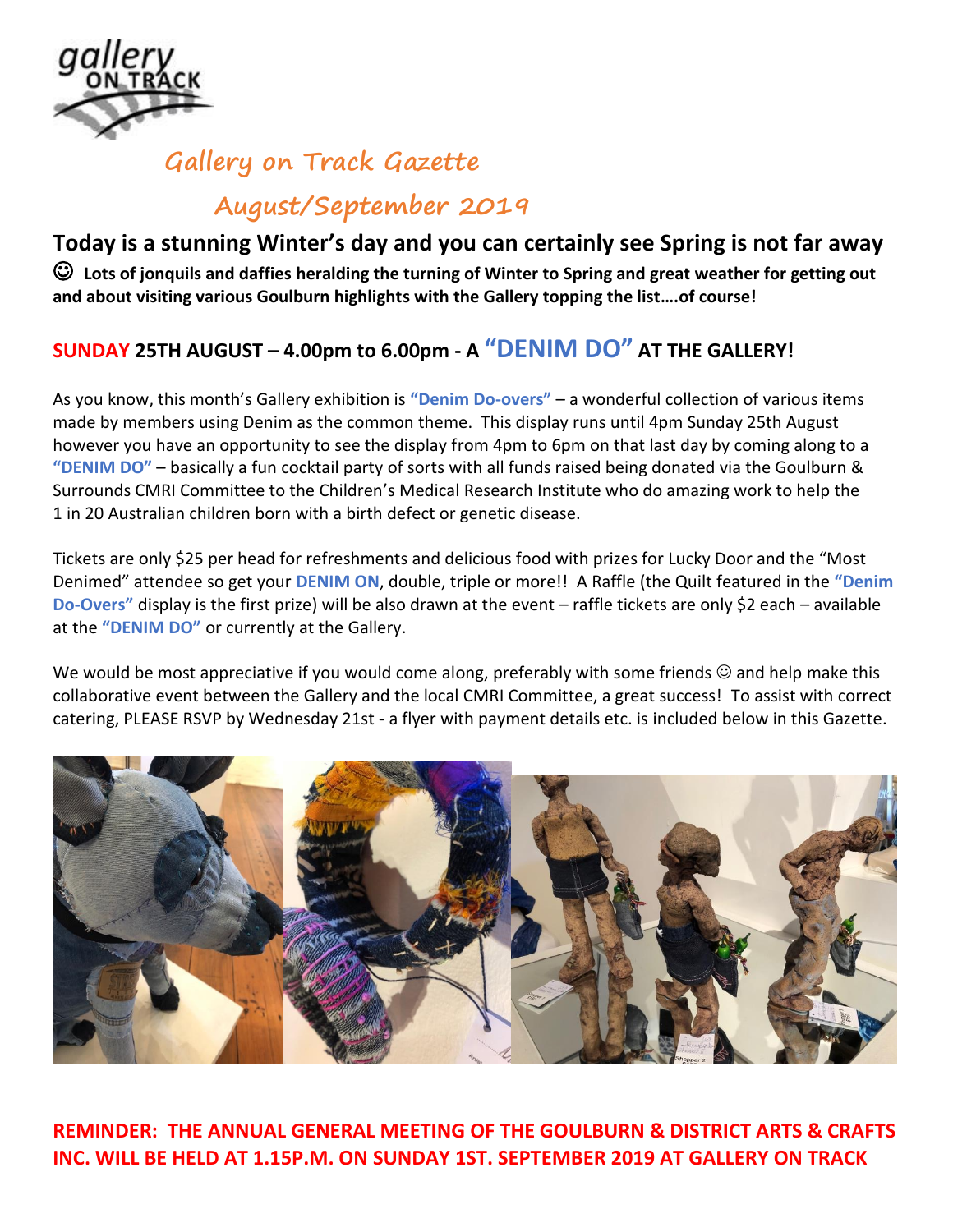#### **CALENDAR OF ARTIST OF THE MONTH 2019 EXHIBITIONS Please support Gallery on Track members by attending** ☺

| August          | <b>Members</b>               | Denim Do-Overs - recycled denim items - Viewer's Choice Prize |
|-----------------|------------------------------|---------------------------------------------------------------|
| September       | C Brunton & I Abou-Zolof     | <b>Photography</b> – African Animals                          |
| <b>October</b>  | **Members                    | <b>Steampunk Style</b>                                        |
| <b>November</b> | Carolyn Greig                | The Eyes Have It                                              |
| Dec/Jan         | <b>Workshop Participants</b> | Items created during 2019 Workshop Classes                    |

\*\* **Heads up for Members** on this forthcoming Exhibition: The exhibition being planned for October is relying on our members to create wonderful items which will be suitable for display and/or sale and together will form an exciting and varied exhibition. This display – Steampunk Style - is a great way for members to get more involved with the Gallery and put their creative minds to work on producing items in their particular art or craft. We look forward to seeing the results!

**A REMINDER THAT ANY MONTHLY EXHIBITION ITEMS WHICH ARE TO BE OFFERED FOR SALE NEED TO BE AT THE GALLERY FOR BARCODING ETC. TWO WEEKS BEFORE THE OPENING DATE OF THE APPLICABLE MONTHLY EXHIBITION.** Also, a reminder that wearable garments are required to have a label detailing washing/handling instructions.

Publicity for our monthly displays is placed on our Facebook page as well as a Goulburn Weekly ad the week before the official opening date. Info is also placed on the Goulburn Visitor Centre and local radio websites. Flyers etc. are produced by the artist/s if it's an individual exhibition and sometimes by the Gallery for member displays. We have been fortunate to receive great free publicity in the local paper over the last few months and everyone benefits if we can keep the momentum going, especially as Christmas is fast approaching! So hand out Gallery flyers when and where you can and tell everyone about the wonderful collection of items for sale – every little bit of effort helps!

#### **REMINDER!! IF YOU WISH TO RENEW YOUR MEMBERSHIP AND HAVE NOT YET, PLEASE DO**

**SO IMMEDIATELY!** You can download a renewal from the website [www.galleryontrack.org](http://www.galleryontrack.org/) or pick up a hard copy at the Gallery.

**NEW MONTHLY CREATE & CHAT GROUP:** A fun gathering is being held from 10am to 4pm on the second Saturday of each month. If you are a member or become a member and would enjoy some Create & Chat time with other crafters, you are welcome to join! Just bring along your "portable" craft – so knitting, crocheting, embroidery or similar, arrive when you wish and stay for the length of time which suits you. \$2 per attendance for amenities like tea and coffee – welcome to bring your own lunch. Assistance with these crafts happily offered. For further info, please call Carolyn on 0438 204 101**. NEXT ONE SATURDAY 14TH SEPTEMBER**

## **CURRENT WORKSHOP CLASSES:**

**PAINTING with STAVROS PAPANTONIOUS -** Mondays at the Gallery. There are two classes offered. A morning session from 10am to 12.30pm and afternoon session from 1.30pm to 4pm. The cost is \$150 for a 6 week term. Classes are tailored to meet the individual needs of each student. Stavros is a "hands on" teacher and, because of his many years of experience, is able to guide students and assist them in the development of their work. For further details call Stavros on 0427 119 619.